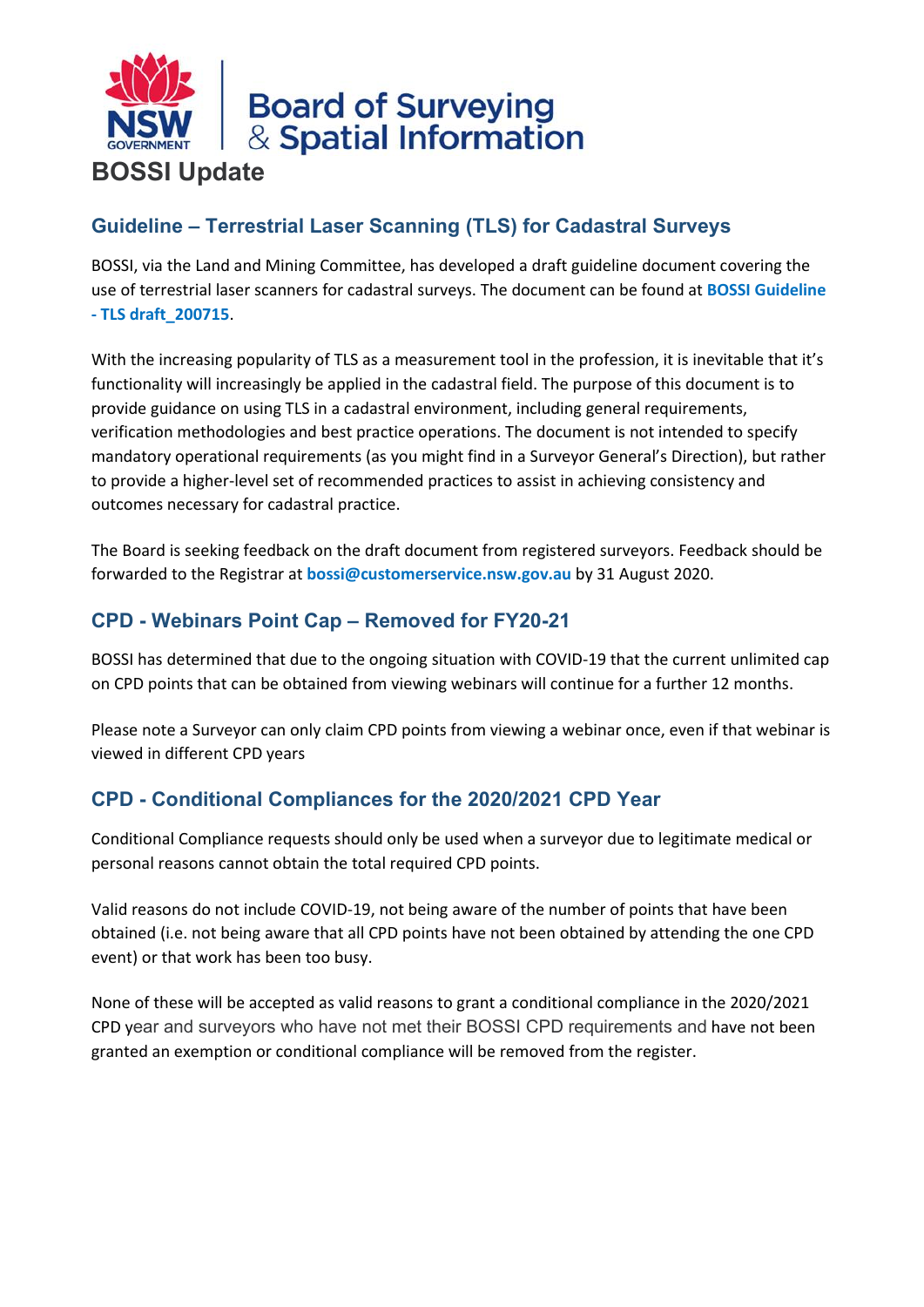## **Reminder – Payment of Annual Registration fees by 31 August 2020**

Thank you to those of you who have already paid their annual registration fees. For those of you who haven't yet we would like to remind you that as per Section 10A of the Surveying and Spatial Information Act 2002, if payment is not made by 31 August your name will be removed from the Register of Surveyors (no exceptions).

To make your payment please click on the link provided in your renewal notice (required details will be automatically entered). Alternatively, you can access the 'Renew your Registration' tile on the BOSSI payments website and manually enter your licence and transaction number. As part of the process you will need to upload your CPD certificate(s) from ratified organisations.

If you are choosing to not renew your registration this year and would like to be removed at your own request instead of for non-payment of fees please notify the Registrar by sending an email to **[bossi@customerservice.nsw.gov.au](mailto:bossi@customerservice.nsw.gov.au)**

#### **Feedback Received on BOSSI Implementation of GLS**

The feedback received on the new system has been overwhelmingly positive. We are aware that there have been some issues and we are working with the provider to resolve these and add additional services to the platform. These will come online during this FY.

Payments has been one area of complaint. Unfortunately, the BPAY option failed and there has been some negative feedback about the credit card payment option. We are working with the provider to offer a variety of payment options in the future and will keep you up to date with their implementation. Merchant fees for all options will continue to be passed on as BOSSI is unable to absorb these costs.

There has been some feedback that companies would like the ability to pay fees as a bulk transaction. Surveyor registration is an individual licence similar to a driver's licence and BOSSI does not register companies, so we are unable to implement payments for multiple licences on the GLS platform.

#### **BOSSI Examinations**

It is our intent to proceed with BOSSI examinations at the following dates and venues:

- 26 August 2020 Mining Project Assessments DCS Spatial Services, Bathurst
- 16 September 2020 Mining Legislation Exam DCS Spatial Services, Bathurst
- 19-22 October 2020 Land Project Assessments DCS McKell Office, Sydney
- 20 October 2020 Mining Oral Assessments To Be Confirmed

The COVID-19 situation is changing regularly, and we are working with building management in these locations to put relevant safety plans and protocols in place to ensure we implement the required safety requirements and manage social distancing for both candidates and examiners. There is a risk that if the situation escalates in NSW the government may put in place restrictions that will prohibit us from conducting the exams, but we will keep everyone updated.